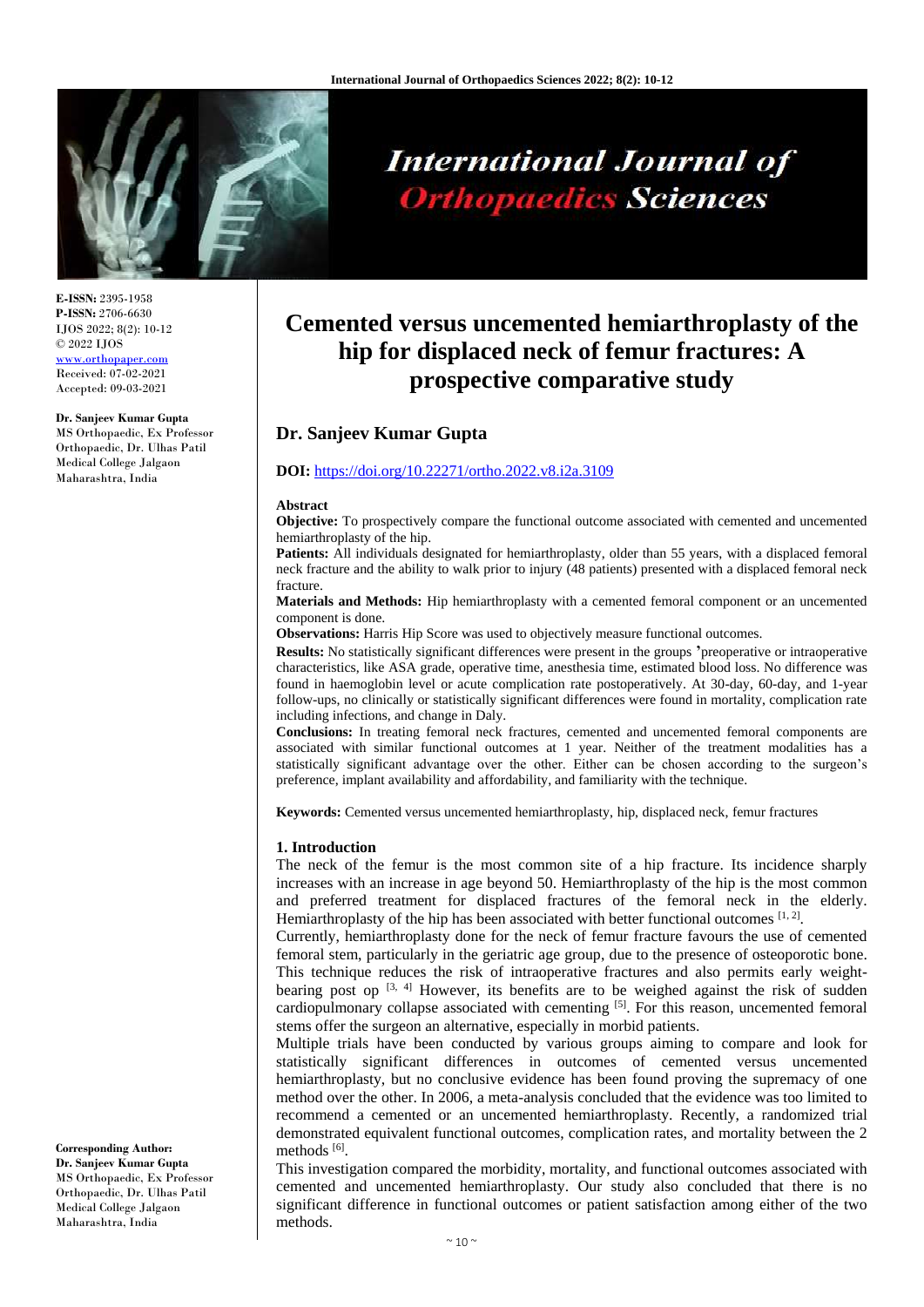#### **Patients and Methods Study Design**

The Institutional Ethics Committee granted approval for thapprovedvational study performed at a government hospital. All individuals older than 55 years who presented to the emergency room with a displaced femoral neck fracture were evaluated during our study period. Patients with fractures scheduled for hemiarthroplasty by the attending orthopedic surgeon were recruited for potential participation from these cases. Patients who fulfilled inclusion criteria and consented were randomized to cemented or uncemented hemiarthroplasty.

## **Inclusion Criteria**

Eligible patients were those with a nonpathologic displaced subcapital femoral neck fracture that was scheduled for surgical reconstruction with a hemiarthroplasty by the attending surgeon and were older than 55 years. Patients must have been able to ambulate 10 feet before the presentation.

## **Exclusion Criteria**

Patients were excluded from the study if they were unable to walk 10 feet before hip fracture, had suffered multiple extremity trauma, had a pathologic fracture of the hip (including malignancy), had a clinically recognized acute myocardial infarction (MI) within 30 days before enrolment, or had symptoms associated with anaemia or preexisting metabolic bone disease.

## **Randomization**

Once informed consent was obtained, the patients were randomized to hemiarthroplasty with a cemented femoral prosthesis or an uncemented component.

## **Operative Technique**

All operative procedures were performed by the attending orthopedic surgeon with the assistance of the house staff. Before induction, the patient's randomization assignment (cemented or uncemented) was known to the anesthesia team. Once anesthetized, the patient was placed in the lateral decubitus position, and a standard posterolateral approach (Southern Moore) was used.

The hemiarthroplasty was completed using the assigned component (cemented or uncemented) in accordance with the standard technique. All patients received a unipolar head. For the cemented femoral prosthesis in addition to the size of the implants, the neck length was modifiable. The uncemented prosthesis allowed for standard or large metaphyseal sizing, standard or extended offset, and adjustments in neck length. Whenever possible, the hip capsule was reapproximated. Postoperatively, all patients were allowed to weight bear to tolerance on the operative extremity.

# **Outcome Measures**

All patients were evaluated at the 1-year post-op stage to measure Harris Hip Score as a functional outcome measure. The patients' satisfaction level was measured and compared among the two groups. Patients were also asked about fatigue, level of energy, and self-efficiency.

The assessment was also made regarding mortality in the hospital, within 30 days, 60 days and at 1 year stage as well as any other complication post-op. Postoperative haemoglobin levels were also measured. We also measured outcomes such as dislocation, wound complication, thromboembolism and other such post-op complications among the two groups.

## **Statistical Methods**

All independent variables [mortality (in hospital, 30 days, 60 days, and 1 year), diagnosed MI or elevated troponin, and functional test of walking without assistance) were crosstabulated for cemented and uncemented groups and analyzed with x2 test of proportions.

## **Results**

Over 8 months, 56 patients with displaced femoral neck fractures were treated with a hemiarthroplasty at our institution. Of these, 2 patients (3.57%) received a total hip arthroplasty.

Of the remaining 54 patients, 44 patients (81.48%) who were able to ambulate 10 feet at baseline elected to participate in the study.

The average age of enrolled participants was 74 years (range, 55–100 years), with 66.33% women, and an average body mass index of 26.8 (15.9–37.6). Before admission, 78.5% lived at home. There were no significant differences in the demographic features or baseline characteristics of the 2 treatment groups.

Of the 44 patients, 21 patients received an uncemented hemiarthroplasty, and 23 patients were randomized to the cemented arm. The average anesthesia and operative times were 161 and 98 minutes, respectively. The average estimated blood loss was 244 mL; 100% of patients received perioperative antibiotics (100% cefotaxime). There were no intraop fractures. In comparing the surgery-related characteristics of the 2 study groups, no statistically significant differences were identified.

At admission, the average haemoglobin level was 10.9 g/dL (SD, 1.6), and the average preoperative level was 11.4 g/dL (SD, 1.5). Before discharge, all participants had average haemoglobin of 10.4 g/dL (SD, 1.1). A blood transfusion was performed before surgery in 5 patients (11.36%), during surgery in 8 patients (18.18%), and after surgery in 6 individuals (13.63%). No significant difference was identified in haemoglobin levels or transfusion rates between the 2 groups.

No difference in acute complications was found between the cemented and uncemented groups. Seven patients (15.90%) experienced an acute complication: 4 patients (9.09%) were transferred to the intensive care unit, 2 wound infections (4.54%), and 1 reoperation (2.27%). There were no cerebral vascular accidents (0%), no cases of major hemorrhage (0%), and no thromboembolic events (0%).

There were no deaths during the hospitalization (0%), and 1 patient was deceased within 30 days of surgery (2.27%). By 60 days, 2 patients had died (4.54%) and 5 patients were deceased at 1 year (11.36%). There was no statistically significant difference in 30-day, 60-day, and 1-year mortality between the 2 groups.

The cemented and uncemented groups had no statistically significant difference in functional outcomes measured using the Harris hip score. Patient satisfaction was also similar between the two groups at 30-day, 60-day and 1 year follow up.

## **Discussion**

Hemiarthroplasty is the preferred treatment for displaced femoral neck fractures in the elderly. Little evidence exists comparing cemented and uncemented implants for hemiarthroplasty. This prospective randomized trial compared the 1-year outcomes of an uncemented and a cemented implant in terms of function, morbidity, and mortality.